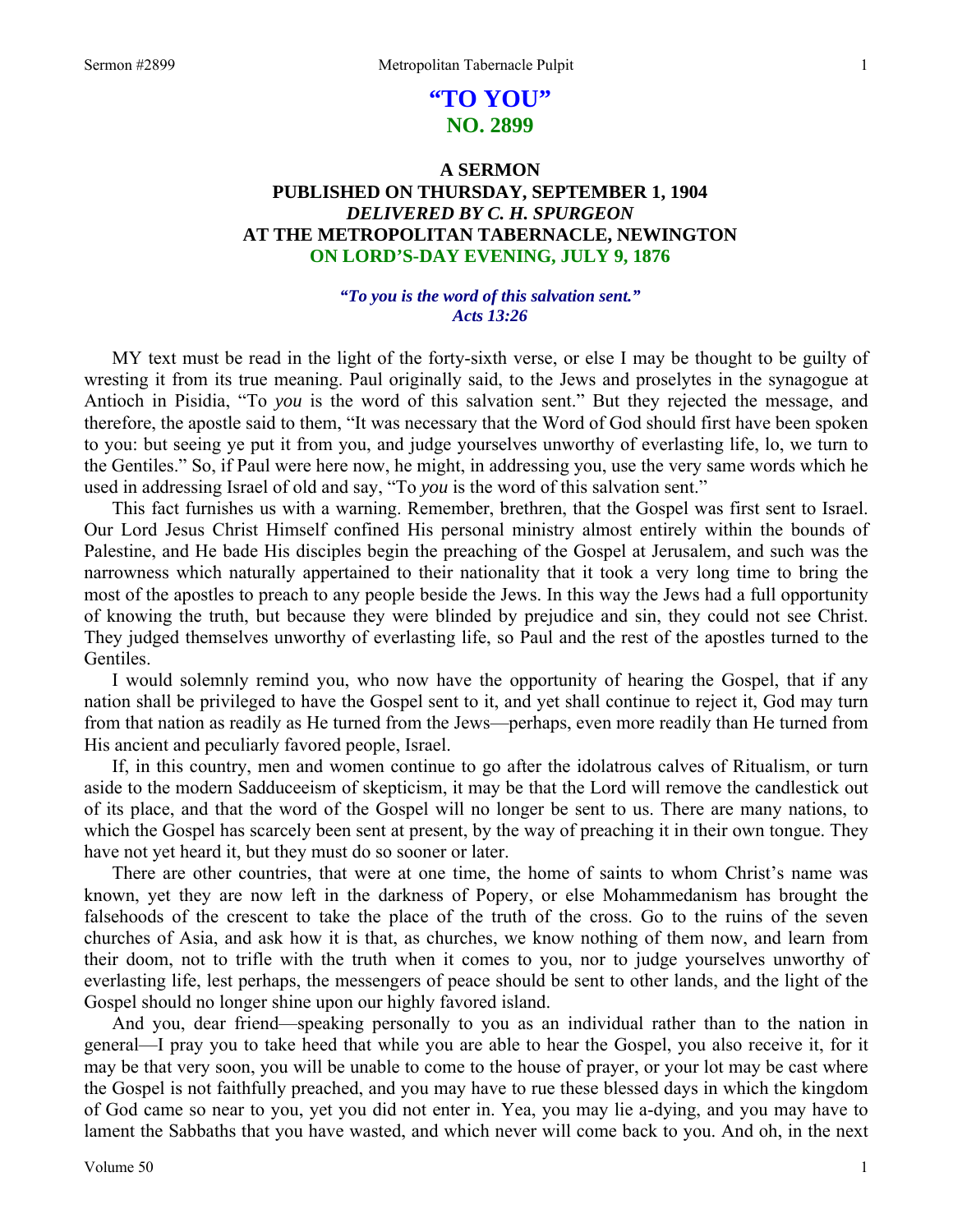world, with what regret you will have to look back upon the desecrated Sabbaths, and the neglected means of grace, and the despised invitations of God's ministers, and you will mourn that you judged yourself unworthy of everlasting life, and therefore, have passed away into that place of woe where Gospel invitations can never reach your ears. I am preaching with the hope that at least some of you may be saved from such a terrible doom as that, and that this very hour, the Gospel, which is sent to you, may be accepted by you.

There was a little boy, whom his mother noticed as always wonderfully attentive to the Word, he would frequently put his hand to his ear so as to catch every word from the preacher. She said to him, "John, why do you do that my dear?" He replied, "Did you not hear the minister say the other Sunday that, if there was any part of the sermon that would be sure to do us good, the devil would try to cause a disturbance just then so that we might not hear it? So I am determined that, if there is anything that is likely to do me good, I will hear it." Any man, or woman, or child, who will hear like that, will not hear in vain, that is impossible.

**I.** My talk will be very simple, and not very long, and first of all, I am going to answer the question, WHAT IS THIS WORD OF SALVATION WHICH IS SENT TO US?

If you read the passage through, as we did just now, you will see that the word of salvation, which is sent to us, is *the testimony that Jesus Christ is the promised Savior*. Paul showed that He was of the seed of David, the Messiah whom God had promised to His people by the prophets. Jesus of Nazareth was the seed of the woman who was to bruise the old serpent's head, the One of whom the ancient seers spoke so sweetly, and for whom the twelve tribes, instantly watching night and day, waited so long. This is the Messiah, the world's only hope, the one Redeemer, rightly called the King of the Jews, yet also the Savior of all who believe in Him.

What has this truth to do with you? Why, it has this to do with you—that *through this Man is preached unto you the forgiveness of sin.* That same Jesus, who was the Son of God, took upon Himself our human nature, lived in this world, and wrought righteousness, and when the due time came, He took upon Himself the sins of all His people. The Lord laid them upon Him, and He carried them up to the tree, and there, upon the tree, He bore the full penalty for all the transgressions of His people.

The penalty for sin was death, so Jesus died, and Paul writes by inspiration, "God commendeth his love toward us, in that, while we were yet sinners, Christ died for us." Now, because Christ died in the room, and place, and stead of the ungodly, the forgiveness of sins is being preached at this moment, in tens of thousands of places, all over the world.

Whosoever believeth in Jesus Christ—that is, simply trusts in Him—shall receive at once the forgiveness of all his sins—a complete and irreversible forgiveness, by which the whole of his sin is blotted out, as when a man strikes his pen through the record of a debt, or writes below it, "Settled." All his sin is removed, as when the North wind drives away the cloud, and the sky is bright and clear. All his sin is removed, as when the fuller cleanses the filthy garment, and makes it white as snow. All his sin is removed forever, "as far as the East is from the West." So, who can lay anything to the charge of the man whose sins Christ has forgiven? This forgiveness is preached unto you, through the Man Christ Jesus, even to you who believe on His name.

The word of this salvation is *the proclamation of perfect salvation through the risen Redeemer,* for the apostle adds, "by him all that believe are justified from all things, from which ye could not be justified by the law of Moses." That is to say, there were some sins which the law given to Moses never thought of forgiving, but there are no sins which Christ is either unable or unwilling to forgive.

The law of Moses could not, in very deed, put away any sin, so fresh sacrifices had to be continually offered under the Mosaic dispensation, "but this Man," whom we preach unto you, "after He had offered one sacrifice for sins forever, sat down on the right hand of God," having no need to present any more sacrifices. So that, if you believe on Him, your sins shall be, not figuratively, but actually, put away forever, and there shall remain to you no more consciousness of sin.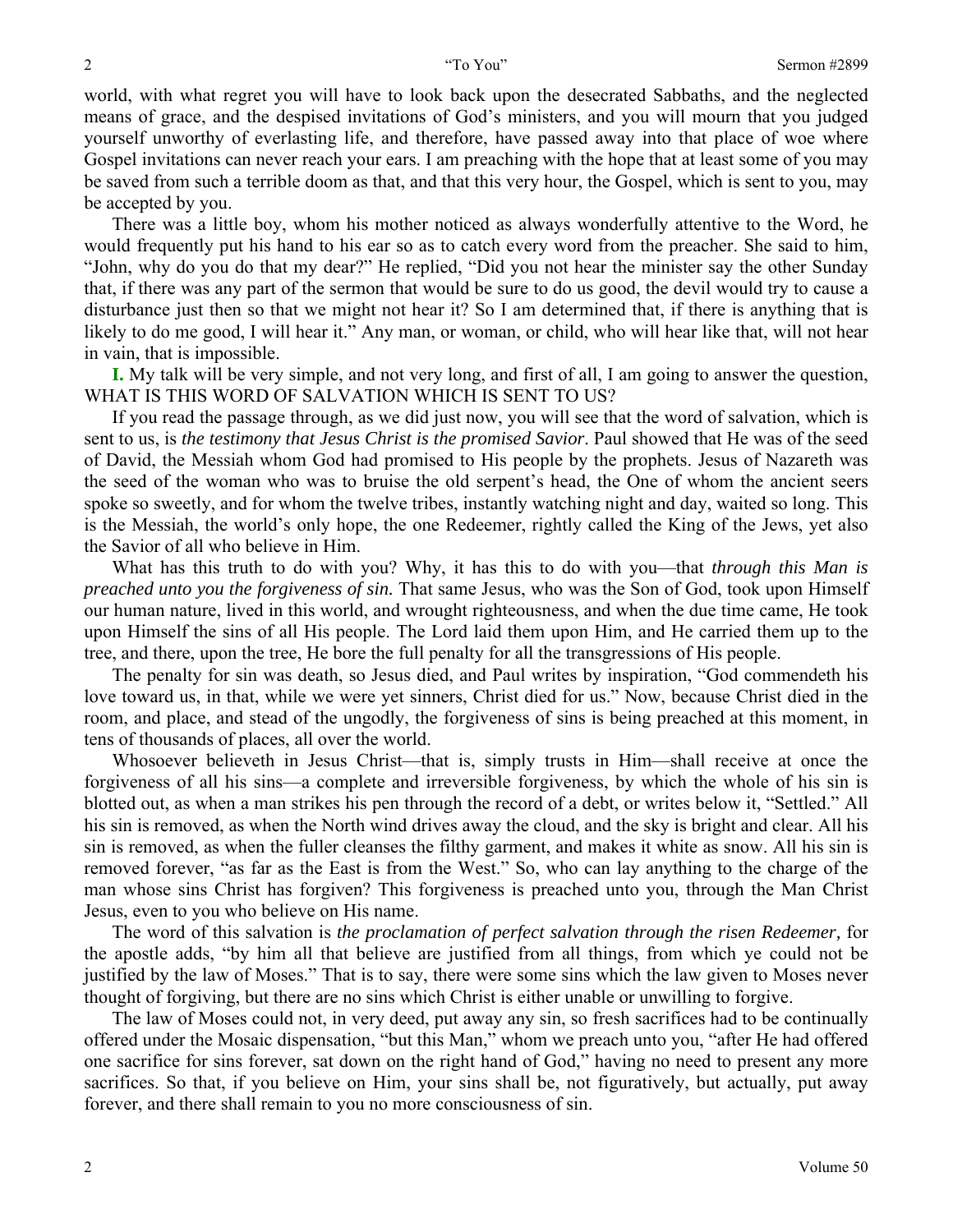Washed in the precious blood of Christ, you shall be whiter than snow, and shall enter into heaven, none daring to accuse you, for who shall accuse the man or woman whom Christ has justified? This is the word of salvation then, that is sent to you, my dear friends, as much as to those to whom Paul spoke. "He that believeth on the Son hath everlasting life." He shall never perish, for he is forgiven by God, and is "accepted in the Beloved."

If there are any of you who do not believe in the Lord Jesus Christ, it seems to me that you are like a ship that is derelict, left to the mercy of the winds and waves. O soul, yours is an unhappy condition for anyone to be in! Though as yet you are not destroyed, though as yet you are not in hell, it ought to be misery enough for a man to feel, "I am not under the direction of God, I have not Christ on board to be my Pilot." Stop, young woman, stay, young man, if that is the case with you. Go no further as you are, but ask the Lord to direct you from this time forth, and even forever more.

I stand here as a living witness to this fact, that it is the highest wisdom and happiness to trust in the Lord. I have relied upon Him since I was fifteen years of age, and my only grief is that I did not trust Him earlier, but since the hour that brought me to His feet, and enabled me to rest in Him, He has been a good Helper, a sure Guide, and a blessed Friend to me, and speaking from my own experience, I would entreat my brothers and sisters, who are younger than I am, to delay no longer, but to take my Heavenly Father to be their Guide also. May the Lord, the Holy Spirit, lead you to do so, this very hour, for Jesus Christ's sake!

**II.** Now let us pass on to a second question, which is, IN WHAT MANNER IS THIS GOSPEL SENT TO YOU?

Let me have your ears and your heart while I try to answer this important question, as the Holy Spirit shall guide me.

Well, first, it was sent to you, dear friend, whoever you may be, *in Christ's universal commission,* which He gave to His disciples, "Go ye into all the world, and preach the gospel to every creature." You are a creature, are you not? Then the Gospel is to be preached to you. Paul wrote to Timothy, "This is a faithful saying, and worthy of all acceptation, that Christ Jesus came into the world to save sinners." You are a sinner, are you not? Then, Christ came to save you, and this faithful saying is worthy of your acceptation. Our Lord Jesus Christ, in His last invitation in the Book of Revelation, says, "Whosoever will, let him take the water of life freely." Surely, *"whosoever will"* must include you, whosoever you may be, for you have a will, and you can come to Christ if you will.

> *"Let every mortal ear attend, And every heart rejoice;"—*

for to everyone of woman born,—

### *The trumpet of the Gospel sounds With an inviting voice."*

Young or old, rich or poor, whosoever you may be, "to *you* is the word of this salvation sent" by Him who bade us go into all the world, and preach the Gospel to every creature, saying, "He that believeth and is baptized shall be saved; but he that believeth not shall be damned."

But it is also sent to you in another sense, for *the preaching of it has actually come to you*. The word of this salvation is sent to every creature under heaven, but the great mass of mankind has not yet heard it. "How shall they believe in him of whom they have not heard? and how shall they hear without a preacher? And how shall they preach, except they be sent?"

O Church of the living God, what a sin lies at your door because they are not sent, and therefore the heathen do not hear, and hence they are not saved! But "to you" the preacher has come. You have heard the Gospel, some of you, from your childhood. Can you recollect the time when you did not hear it? You say sometimes, that it has been dinned into your ears until you are almost weary of it. When we come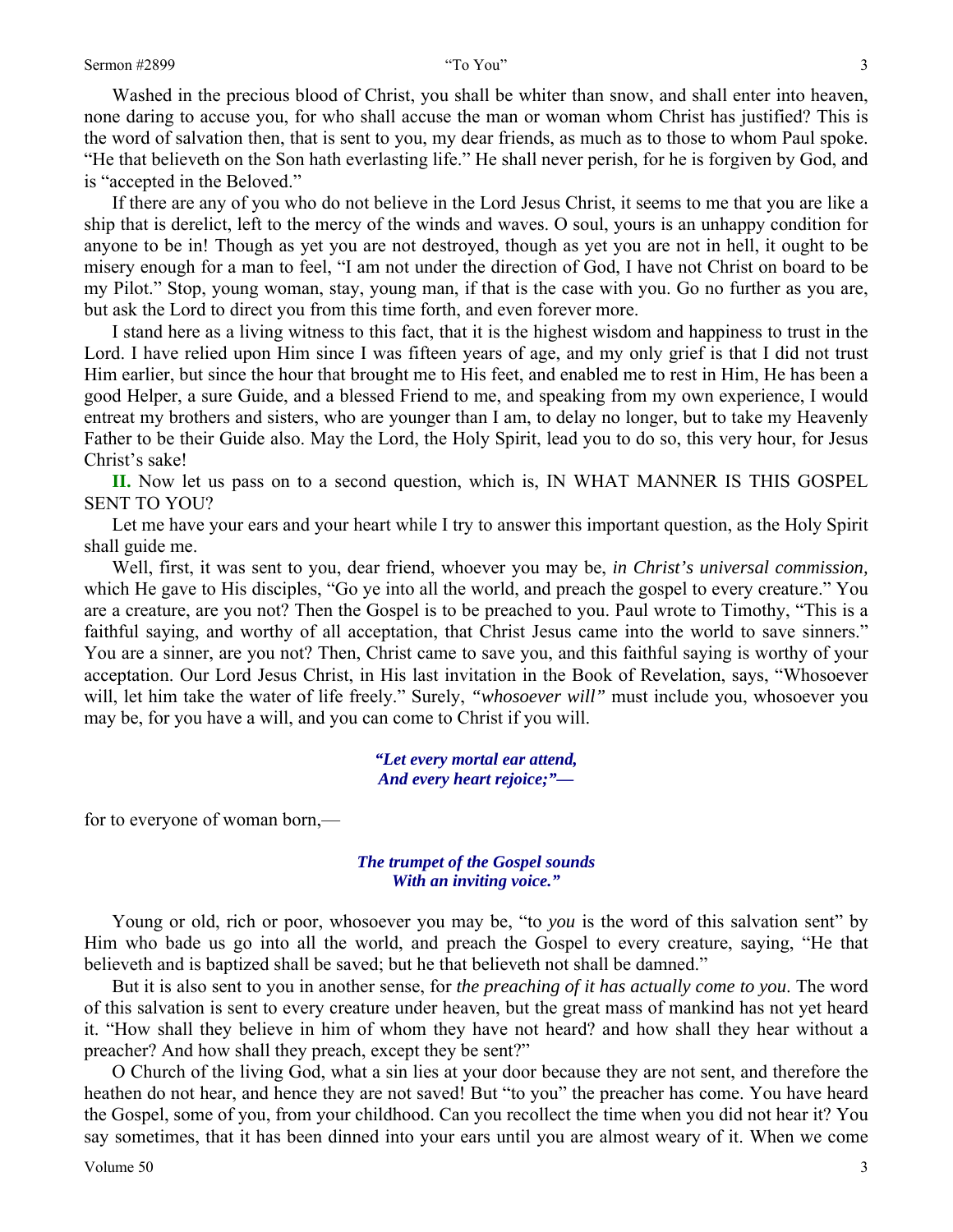into the pulpit, we cannot tell you anything fresh, it is just the same old story that you have heard so long. "To you" the word of this salvation has been sent, and you have heard it, and know what it is.

Perhaps some of you may say to me, "Sir, we live in a place where the Gospel is not preached. We have rank Ritualism in the parish church, and nothing but vapid intellectualism in all the dissenting chapels." I am sorry if that is true, but look you here, sirs, you have all got this Bible, or you can all get it, and it will be a stern witness against every one of you, whether you hear the Gospel preached or not.

I suppose that a copy of the Bible is in almost every Englishman's house, I wonder whether there is one home in this land without it, there should not be. Well then, as long as this invaluable preacher is with you—as long as you can read the Word of God in your home, or in the field, or in the barn or the shop—to you, indeed, is the word of this salvation sent.

Further, I believe that *to some people the Gospel is sent in a yet more remarkable manner*. Possibly, the very fact that you are here at this service, is one of the many instances in which the Gospel has been sent to you. There was a young man some years ago, who dishonored his father's name in the village where he lived—a scapegrace, as they called him—and he ran away from his home, to go to a distant land.

He came to London, and went on board a vessel at the docks, expecting to sail. This was on a Saturday, but an accident occurred, and the ship was delayed, so he had a Sunday in London. He remembered that his father had often spoken of the Tabernacle so he inquired the way and came here, an utterly ungodly young man.

Some months after, in a letter which he wrote to his home, his father was surprised to find that he was commencing to preach the Gospel. He said that on that Sunday night when he came here, the Lord met with him, and saved him. That was a blessed accident that kept him from sailing on the Saturday, and that brought him here to listen to the Gospel of Jesus. I never know who may be in my congregation. Ah, Tom, you scapegrace, I should not wonder, as you have come in here, if there was another wonder in store for you, and I trust that the Lord has sent the Gospel to you by that singular providence which has brought you amongst us here.

Out of this crowd, there must be some who are here under very peculiar circumstances. Some of you have come up from the country, and you have been persuaded by friends to come here. I do not know you, or aught about you, but my Lord does, and I trust that to you is the word of this salvation sent by the very providence which has brought you here.

A child takes the seed of a weed when it is fully ripe, and blows upon it in sheer sport, away go the little parachutes, bearing through the air the seeds, and you may find that weed, over hill and dale, miles away.

We, though not little children, take the divine seed of truth, and with our anxious, but believing breath, we blow it abroad in this congregation. Where that seed may fall, we cannot tell, it may fall upon some stranger from the backwoods of Canada, or some brother from a great city of America, or some lonely worker who has been toiling far away in India, or on some at home, unknown to us, who nevertheless, shall receive into good soil the seed, not of a weed, but of a precious flower of God, and if the world be not sooner brought to its close, even a thousand years hence there may be plants growing that can trace their spiritual parentage to the sowing of tonight.

O young man, young woman, worker for Christ, you can never tell the infinite issues of what seemed so small a matter as the sowing of the good seed of the kingdom!

Sometimes God sends the truth very specially home to the heart and conscience of the hearer by the singularity of the preacher's words, he has been guided by the Holy Spirit to paint the man's portrait to the life, and the man has been astounded at it. He has imagined that somebody must have informed the preacher about him, yet the speaker was all the while, quite innocent of the man's affairs. "Why, the very words I have used," says he, "and the inmost thoughts of my heart were laid bare."

Do you not know that this is one of the characteristics of the Word of God? Paul says that it "is quick, and powerful, and sharper than any two-edged sword, piercing even to the dividing asunder of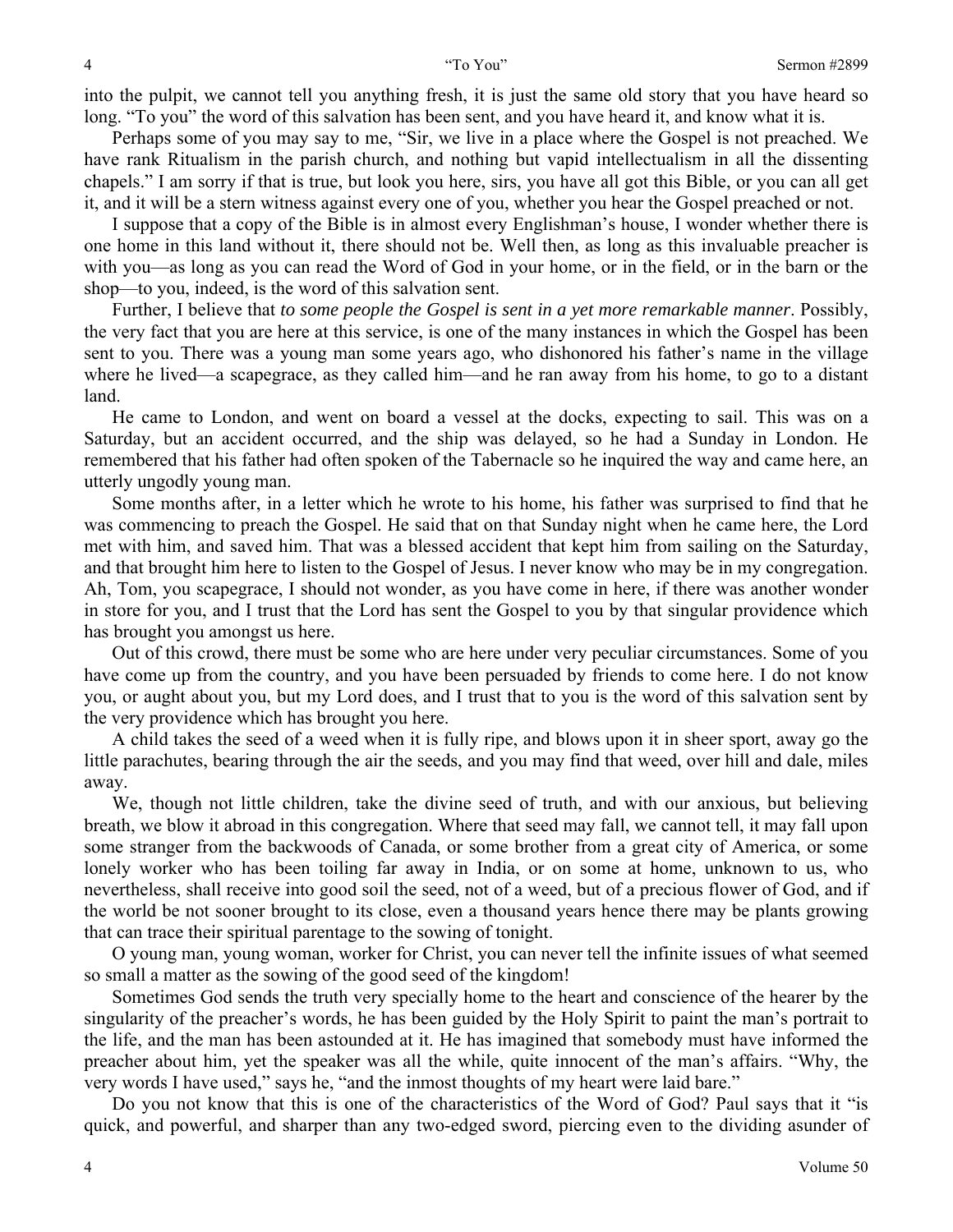soul and spirit, and of the joints and marrow, and is a discerner of the thoughts and intents of the heart." If anything in the preaching at any time comes right home to you, as though the preacher looked right into you, and knew all about you, and reckoned you up as a boy does a sum in arithmetic on His slate, do not begin to wonder how it is done, but realize that, in this way, "to you is the word of this salvation sent."

Oh, that the blessed Spirit would now arrest some of you—laying His hand of grace upon your shoulder, as the sheriff's officer does when he arrests a man in the name of the law! May the Lord say to you, "You are My prisoner, you shall give your heart to Me. Make haste and come down, and receive Me into your heart, for there I must dwell for ever."

> *"Thus the eternal counsel ran,— 'Almighty grace, arrest that man;'"—*

and when the eternal counsel so runs, and the divine decree so determines, so shall it be, for the Lord God is mighty to save, and none shall be able to withstand the power of His omnipotent grace.

**III.** Now, thirdly, I am going to keep to the same theme, yet to touch another string, while I reply to this question—IN WHAT POSITION DOES THE GOSPEL PLACE A MAN WHEN IT COMES TO HIM?

The word of this salvation has been sent to many of you, in what position does it put you? Well, first, *in a position of great indebtedness,* for you owe—I dare not try to calculate how much—to God for sending the Gospel to you. That there should be a Gospel to send to you—that Christ should be given for you—that His precious blood should be shed for you—that there should be full and free forgiveness for you, though you feel that you are altogether undeserving of it—all this makes up a stupendous favor from God. May you never dare to thrust it from you!

Then think of what you owe to the providence that has sent the Gospel to you. For you, dear friends, apostles lived, and labored, and suffered, and journeyed, that even to these distant isles of Britain the Gospel of Jesus might be brought. For you Reformers battled, bled, and died, that they might dispel the darkness of error and falsehood, and bring out the light of truth. For you, martyrs suffered by the thousands. Go you to Smithfield, and recall what your brave sires endured in order that their sons might have the Gospel freely preached to them—that very Gospel which many of them despise. Wonderful have been the arrangements of divine providence to keep the light of truth burning in these lands.

The fact that at this moment, you are hearing the Gospel preached, imposes a great obligation upon you. Who built this place, but generous Christian people, for the most part? Who are even now praying for your conversion, but God's servants who love you, and desire your eternal welfare? And though I ask no thanks of you, yet does my soul yearn over you, poor soul, longing that you may find the Savior as I have found Him, and be as happy in Him as I am.

Well, you cannot be thought of and loved by others thus, and you cannot have the great wheels of divine providence continually revolving to bring the Gospel to you, and above all—transcendently above all—you cannot have the Lord Jesus Christ bleeding on Calvary's cross that there may be a Gospel to preach to you, without your being put under very solemn obligations.

Further, the fact that you have the Gospel sent to you *puts you into a very hopeful position*. I like to think about how many people are going to be saved every time the Gospel is faithfully preached. It is not preached in vain, we deliver a message from God that never misses the mark at which He aimed it. We are sure that it is so, for we preach it in faith.

We always expect to hear of sinners being saved, and we are never disappointed, nor shall we ever be while we can preach the truth with the Holy Ghost sent down from heaven. It is in His power that we preach, for we have sought the aid of the Holy Ghost, and thousands of you have sought His aid too, and we have not sought in vain, so we look for conversions, and we therefore feel, dear friends, that you are in a hopeful condition, and we believe that many of you will be brought to trust in the Lord Jesus Christ.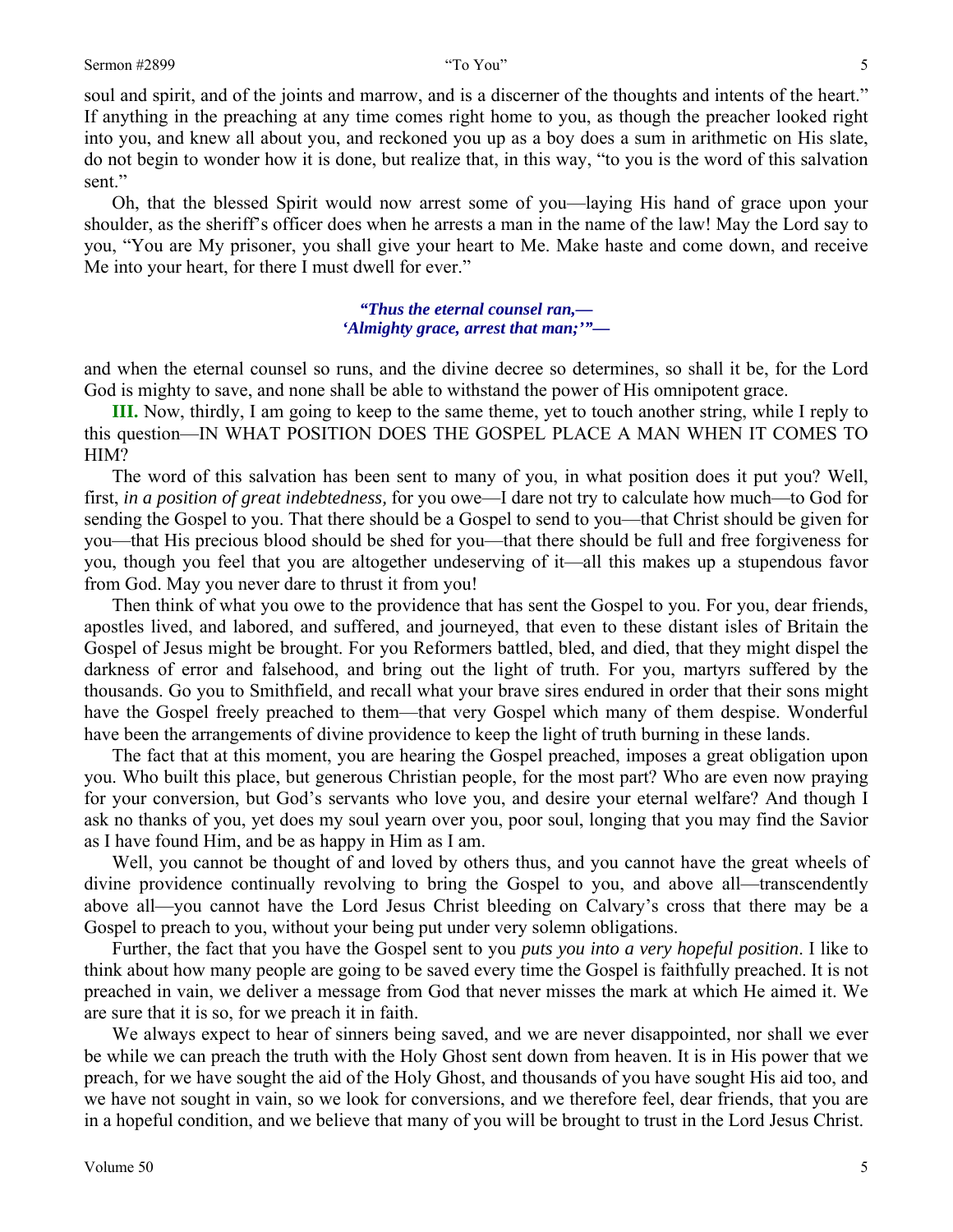But remember that—and here let me throw the whole emphasis of my soul into my message—*you are put into a very responsible position,* for if the Gospel is thus brought to you, and you reject it, it will be a savor of death unto death to you. To every person to whom the word of this salvation comes, I have to say, in my Master's name—If you are not saved by it, you will have the blood of your soul on your own skirts. Woe unto you, if you judge yourselves unworthy of eternal life, and declare that you will not have Christ to reign over you. Woe unto you if you are disobedient, and stumble at this stumbling stone.

Ah, my dear hearers, it may seem but a trifling thing to you to hear the Gospel, but this makes your position very different from what it would otherwise have been. The last great day will call me to account for every word I utter in delivering my Master's message, and it will also call each one of you to account for the reception or rejection of that message.

You young men and young women, and you greybeards, will have to answer in that day, for the way you deal with the message now. You will not be able to excuse yourselves by saying, "We never heard of pardon through the blood of Jesus." You will not be able to say, "The preacher did not proclaim the Gospel to us. He gave us some fine language, and tried to play the orator, and finished off with a grand display of fireworks." You will never be able to truthfully say that.

You know that there is nothing that I desire but to set Christ plainly before you, and to beseech, and entreat, and implore you to put your trust in Him, for He is worthy of all the trust of your heart. So, have done with all other confidences, and with the love of sin, and lay hold on eternal life. But whether you will do so or not, be you sure of this, to you is the word of this salvation sent, and the kingdom of God has come nigh unto you.

**IV.** My last question is this. HOW ARE YOU GOING TO TREAT THE WORD OF THIS SALVATION, NOW THAT IT IS SENT TO YOU?

First, *are any of you going to contradict it, and blaspheme it?* I trust not, although that sin is not an uncommon one nowadays, yet I most sincerely hope that I am not addressing one who blasphemes the Christ who died for sinners, such love as His ought to be free from blasphemy.

If you do not commit that sin, I fear that you may say, as so many others have said before you, *"I will think of it tomorrow."* You do not really mean to think of it if you talk like that. When Felix said to Paul, "Go thy way for this time: when I have a convenient season, I will call for thee," what he meant was, "I do not want to listen to you any longer, you are a nuisance to me."

Let me put the matter to you very plainly. You either love Christ or do not love Him, which is it? That "tomorrow" plea is a false one. Satan has invented it in order that he may enable men to reject Christ, and yet flatter their souls with the notion that they are not doing so.

Come then, it may be that this is the last time you will ever be put to the question in this fashion. I have you, as it were, by the buttonhole now, and as the "Ancient Mariner" detained the wedding guest with his weird story, so would I hold you with this earnest personal pressure upon your heart and conscience. Do you mean to give Christ the go-by, or not? Remember that the bell shall toll ere long for you, and six feet of earth shall hold each one who comes to this Tabernacle, and who now sits and listens to the word of this salvation.

Oh, whatever you do, do not procrastinate! Say "No" if you mean "No." Say "Yes" if God the Holy Ghost enables you to say it, but do not say it, as some have too readily done, in certain revival services, without fully considering the matter. They have jumped into religion, and jumped out again just as quickly. Like the rocky ground hearers, the seed quickly sprang up, and there was the green blade, but there was no depth of earth, so it soon withered away. Ask the Lord to plough your soul, and to break up the soil of your heart, that there may be roothold for the good seed of the kingdom.

And in order to attain to this end, look right away from yourself to Jesus—away from your repentings, and pleadings, and chapel goings, and everything else, to Jesus only, with that true faith which has nothing to do with anything but the finished work of the Christ, who says, "Look unto me, and be ye saved, all the ends of the earth." Do not trust to going into inquiry rooms, and talking with earnest evangelists and other Christian workers. If you would be saved, your soul must come to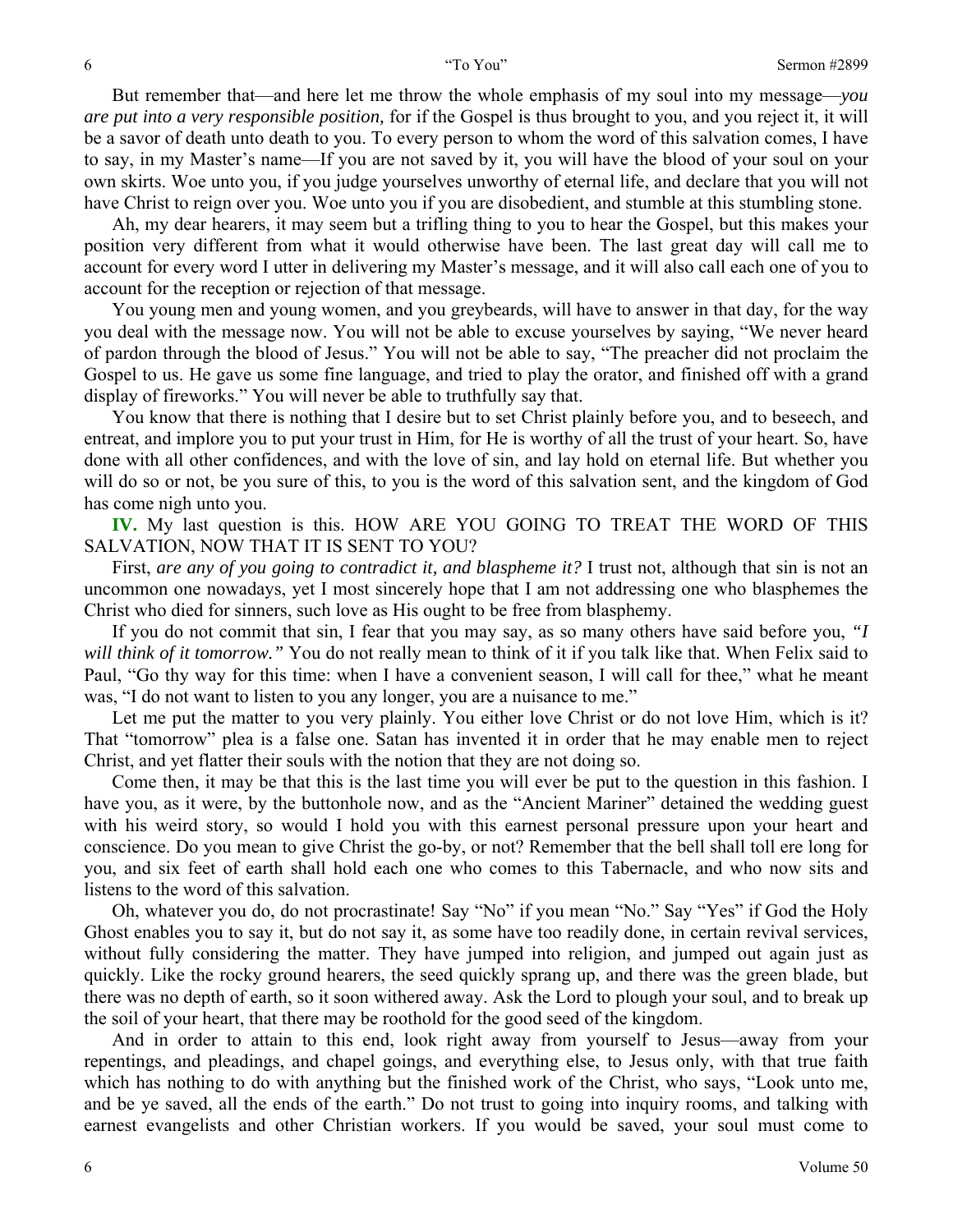grappling terms with Christ, and Christ must come to close terms with you, otherwise you will be none the better for having heard the Gospel. Indeed, the very fact that you have heard it will only increase your condemnation.

I think I hear someone say, *"Fain would I have Him now! I would give my eyes to have Him."* Well, you need not give your eyes, or anything else, you may have Him for nothing. I have told you the story of the vessel that was out at sea as the captain thought, but he was out of his reckoning. They ran short of water, they had not a drop to drink, so at last they hailed a vessel, and speaking through the trumpet the captain cried, "We want water, we are perishing for want of water." Imagine his surprise when there came across the wave this reply, "Dip it up! You are in the river Amazon, it is fresh water all round you. Dip it up!" You perhaps think that you are out on the salt sea, but you are not, mercy is all around you. Throw your bucket overboard, dip it up! Trust in Jesus—

> *"Only trust Him; only trust Him; He will save you now, Only trust Him; only trust Him; He will save you now."*

Do you ask, "What shall I do to be saved?" "Believe on the Lord Jesus Christ, and thou shalt be saved." That was Paul's answer to the question, and I cannot give you a better one. Believing does not take a week, or even a minute. Your heart rests and relies on Christ, and Christ saves your heart. See me leaning here, with all my weight upon this platform rail. Lean so upon Christ, with all your weight. Have done with everything but Jesus, and when you have believed on Him, then obey Him by being baptized in His name, for He put belief and baptism together when He said, "He that believeth and is baptized shall be saved." So, accept the whole of the Gospel, and keep to the command of Christ in every point, and then you may look to the faithful God to fulfill His promise that you shall be saved. The Lord bless you, and save every one of you, for Jesus Christ's sake! Amen.

### **EXPOSITION BY C. H. SPURGEON**

### *ACTS 13:13-49*

**Verse 13.** *Now when Paul and his company loosed from Paphos, they came to Perga in Pamphylia: and John departing from them returned to Jerusalem.* 

"John"—that is, John Mark, as we see by chapter fifteen, verse thirty-seven.

**14-15.** *But when they departed from Perga, they came to Antioch in Pisidia, and went into the synagogue on the sabbath day, and sat down. And after the reading of the law and the prophets the rulers of the synagogue sent unto them, saying, Ye men and brethren, if ye have any word of exhortation for the people, say on*.

The rulers of the synagogue had noticed them as strangers coming in, and perceived that they were Jews, probably by their wearing the same kind of garments as other Jews did.

**16.** *Then Paul stood up, and beckoning with his hand said, Men of Israel, and ye that fear God, give audience.* 

Or rather, "and ye Gentile proselytes, give audience."

**17.** *The God of this people of Israel chose our fathers, and exalted the people when they dwelt as strangers in the land of Egypt, and with an high arm brought he them out of it.* 

It is always well to begin with our hearers upon some common ground. So, wishing to persuade these people to receive the Lord Jesus as the promised Messiah, Paul begins with that which was always attractive to their ears—the history of their nation, with a special mention of the peculiar favor which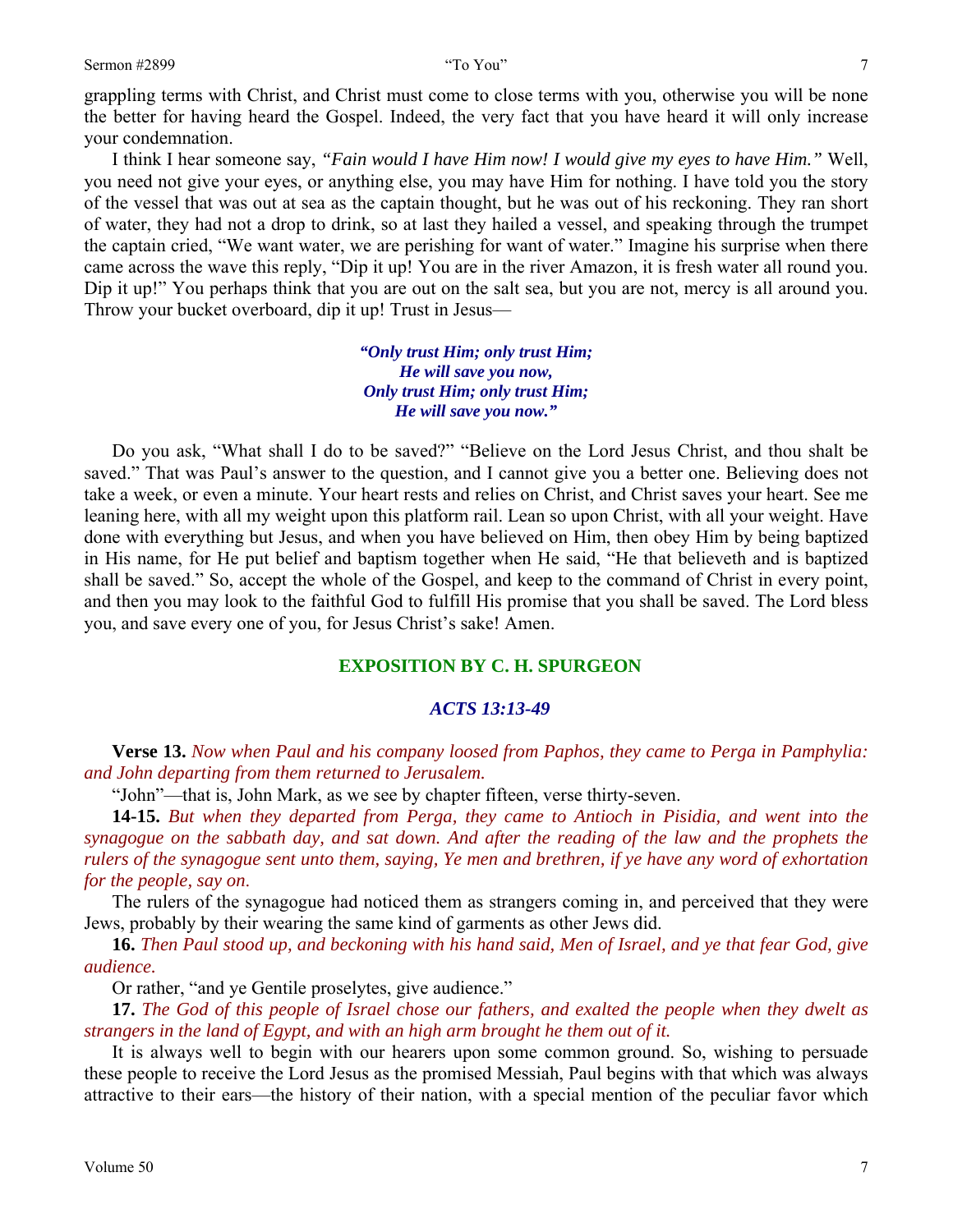God had shown to His chosen people Israel in bringing them up out of the land of Egypt, and out of the house of bondage.

**18-21.** *And, about the time of forty years suffered he their manners in the wilderness. And when he had destroyed seven nations in the land of Chanaan, he divided their land to them by lot. And after that he gave unto them judges about the space of four hundred and fifty years, until Samuel the prophet. And afterward they desired a king: and God gave unto them Saul, the son of Cis, a man of the tribe of Benjamin, by the space of forty years.* 

Do you not sometimes hear people speak disparagingly about certain parts of Scripture, and say, "Oh, that is the historical part"? Dear friends, never fall into the error of thinking less of one part of Scripture than of another, but remember that "all Scripture is given by inspiration of God, and is profitable for doctrine, for reproof, for correction, for instruction in righteousness: that the man of God may be perfect, thoroughly furnished unto all good works."

This sermon by Paul, is a rehearsal of Old Testament history, and he would not have spoken unprofitably, you may depend upon that. I would urge you to bear a protest against the method, which seems to be springing up nowadays, of saying, "That part of the Bible is for the Jews," or "That particular epistle"—for they speak thus even of the New Testament—"is not for us." It is all for us, and we are to seek to profit by every word of it, praying the Holy Spirit to apply it to our hearts.

**22-25.** *And when he had removed him, he raised up unto them David to be their king; to whom also he gave testimony, and said, I have found David the son of Jesse, a man after mine own heart, which shall fulfill all my will. Of this man's seed hath God according to his promise raised unto Israel a Savior, Jesus: when John had first preached before his coming the baptism of repentance to all the people of Israel. And as John fulfilled his course, he said, Whom think ye that I am? I am not he. But, behold, there cometh one after me, whose shoes of his feet I am not worthy to loose.* 

Paul went on with his narrative as far as the history of Saul and David, and so he came to great David's greater Son, the Lord Jesus Christ. He had come by way of Old Testament history to Christ, and by way of John the Baptist to Christ, and that is how the preacher of the Gospel should travel. On whatever road he journeys, his terminus must be Christ. The motto of all true servants of God must be, "We preach Christ, and him crucified." A sermon without Christ in it is like a loaf of bread without any flour in it. No Christ in your sermon, sir? Then go home, and never preach again until you have something worth preaching.

**26.** *Men and brethren, children of the stock of Abraham, and whosoever among you feareth God.*  Or "is a proselyte to God."

**26-27.** *To you is the word of this salvation sent. For they that dwell at Jerusalem, and their rulers, because they knew him not, nor yet the voices of the prophets which are read every sabbath day, they have fulfilled them in condemning him.* 

See how easy it is for people to hear the Bible read, and yet to know very little about what it contains? They may have the lessons read every Sabbath in their hearing, and yet they may not understand anything that is in them. They may even become themselves great readers of the Scriptures, yet not come to Christ, as it was with those to whom the Lord Jesus said, "Ye search the Scriptures; for in them ye think ye have eternal life: and they are they which testify of me. But ye will not come to me, that ye might have life." If you are content with merely reading or hearing the Scriptures, and do not come to Christ Himself, you stop short of salvation, yea, you stay in a position where you may be capable of the grossest sin, as were these people at Antioch in Pisidia.

**28-37.** *And though they found no cause of death in him, yet desired they Pilate that he should be slain. And when they had fulfilled all that was written of him, they took him down from the tree, and laid him in a sepulchre. But God raised him from the dead: and he was seen many days of them which came up with him from Galilee to Jerusalem, who are his witnesses unto the people. And we declare unto you glad tidings, how that the promise which was made unto the fathers, God hath fulfilled the same unto us their children, in that he hath raised up Jesus again; as it is also written in the second psalm, Thou art*